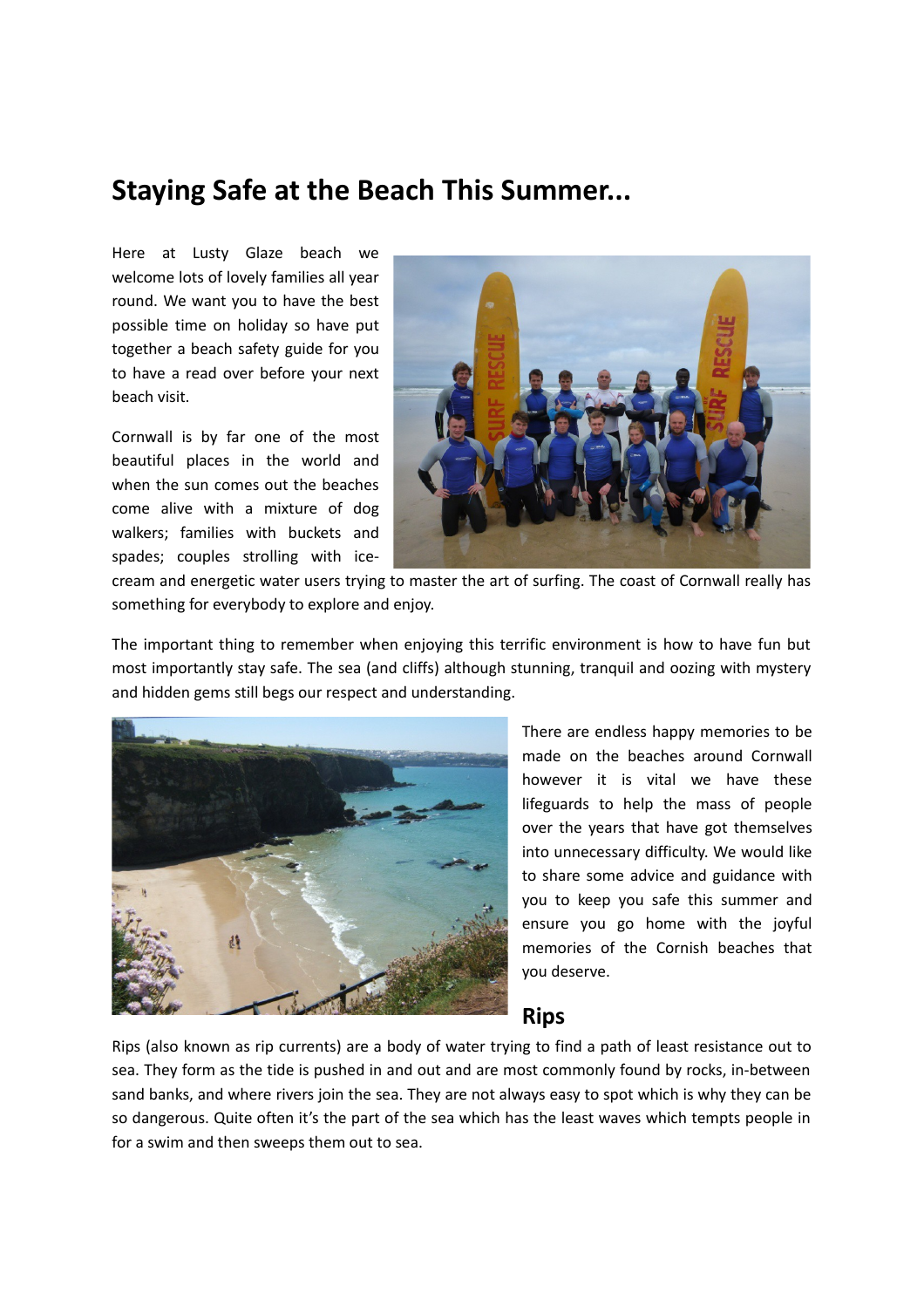

The main thing to remember: **Don't Panic.** If you have a bodyboard or a surf board **STAY ON IT**. Let yourself drift with the water; eventually the water will ease and you can then swim away from the rip and back to shore. Don't try and swim against the rip.

### **Flags**

Flags are used to mark out the safest zones for swimmers and surfers. It always happy to have a chat and point you in the right direction.





Although you might be a strong swimmer and feel that you are confident to swim outside of the flags that could encourage other weaker swimmers or children to go in, this could then end with them getting into trouble and not being seen. Don't let that responsibility fall on you!



## **Tides & Getting cut off by the tide**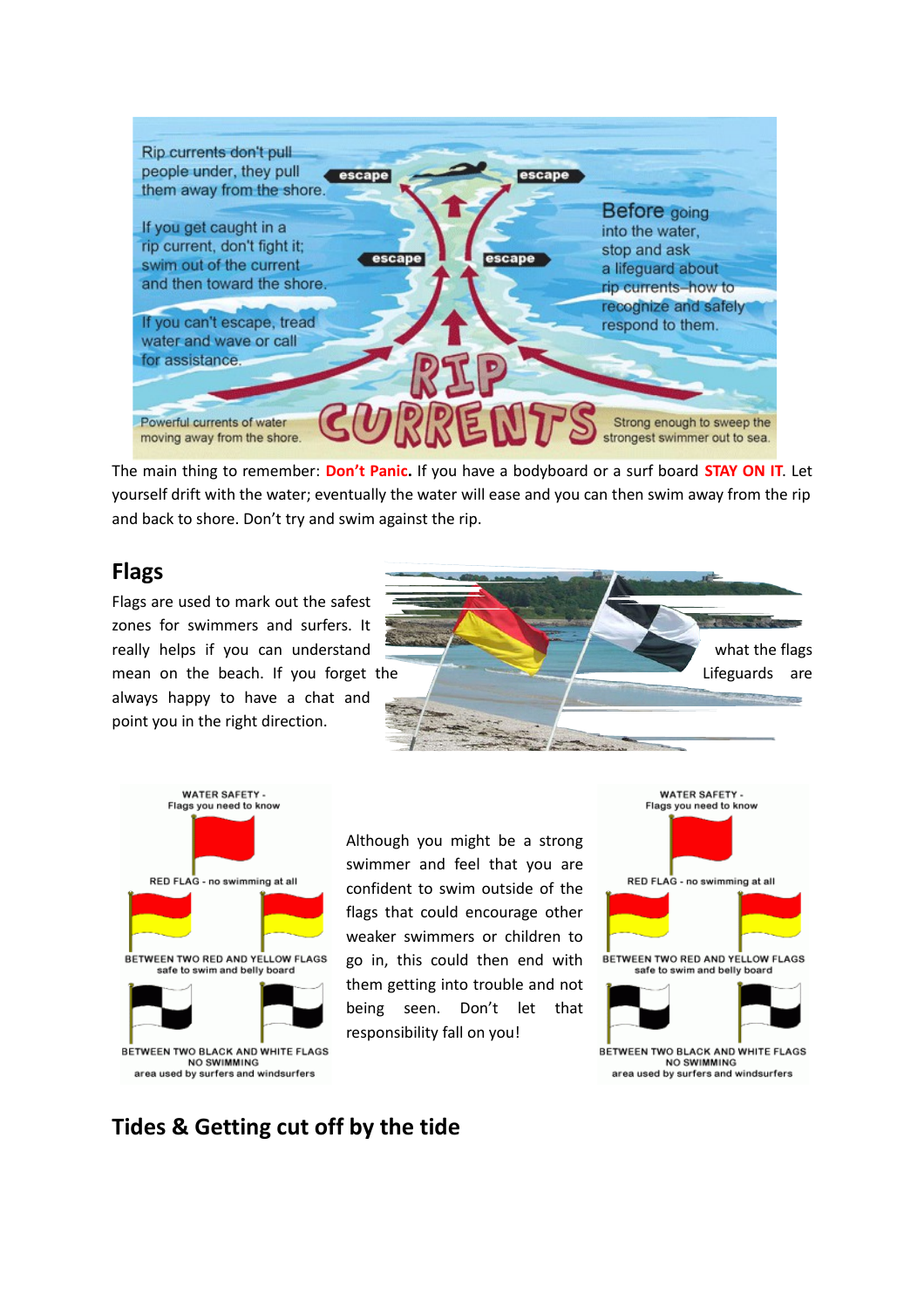

The speed at which the tides move in Cornwall always catches people out. It has one of the biggest tidal movements in the world.

In one day we have two high and two low tides, some are bigger than others, which are affected by the gravitational pull by the sun and moon. Between one low and one high tide is just over 6 hours. The lifeguards are trained to know

how far they will come up, so if you are worried you will get caught between cliffs, and therefore cut off by the tide, ensure you have a chat with a lifeguard or somebody local to the area.

**It can also be helpful to look for the high tide line on the beach; this will give you an indication on how high the tide came the day before.** 

## **Climbing cliffs**

Although it can be fun to climb over rocks and explore in rock pools, climbing up the cliffs is asking for trouble and quite often ends in cliff rescues or serious injury. From the ground cliffs can look tempting and easy to climb but as you ascend on descend you can quickly become stuck or create a rock slide which could end up crushing lots of people.

Please don't climb the cliffs. I have seen too many serious injuries; don't let the next one be you.



#### **Weaver Fish**

Weaver fish are quite small and like to sunbath in our shallow waters where it is warmer, to protect themselves they have three spines on their back and if you stand on one you could end up with one or if you are really unlucky, all three of the spines going in to your foot.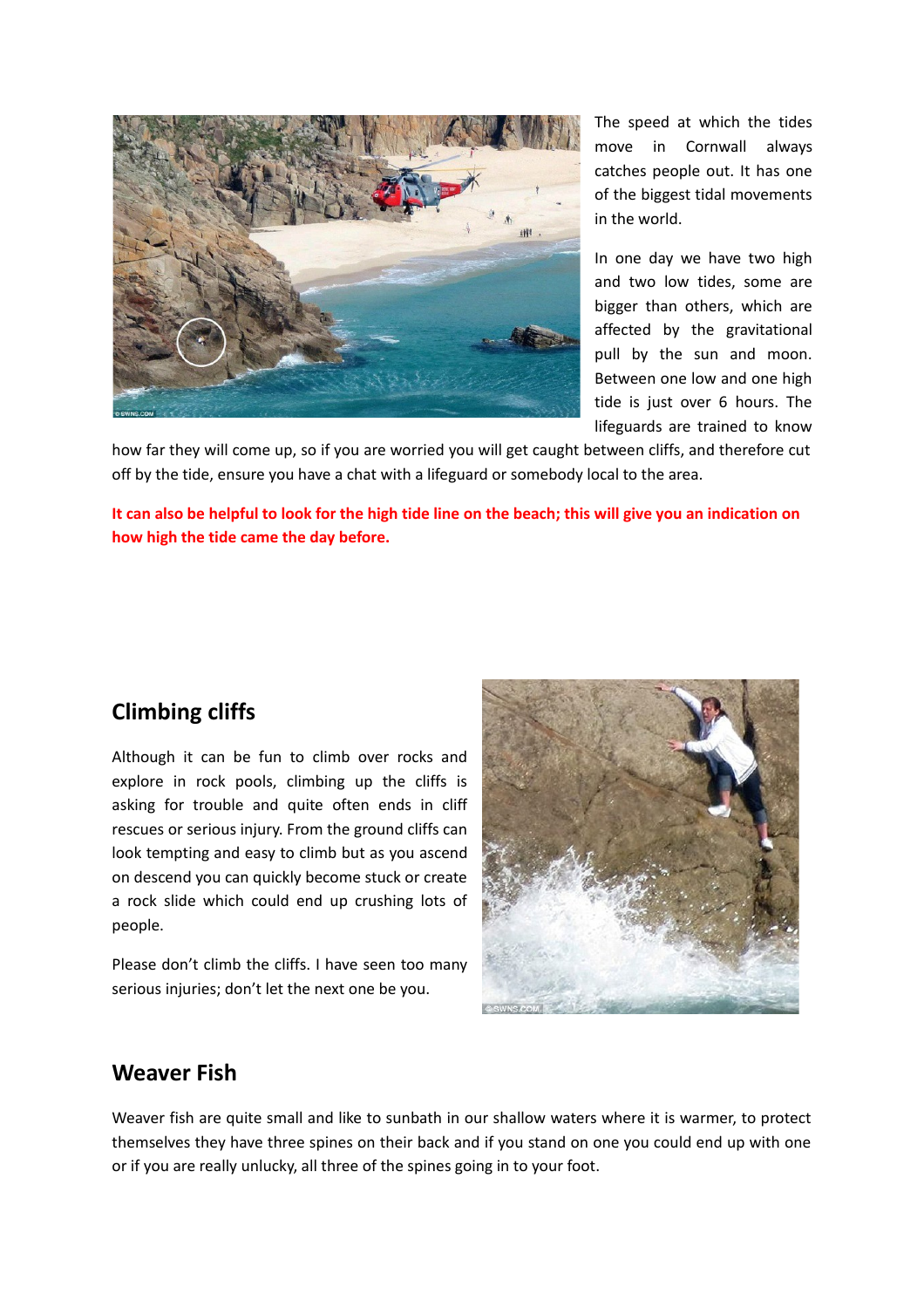As long as you are not allergic to them, it will feel like standing on a pin, however as there is a poison



on the spines it can become more painful over the following few minutes. If you stand on one it is worth getting your foot in hot water (obviously not too hot that you burn yourself). This helps break up the poison.

It also helps to keep the foot moving as much as you can, wiggle those toes or have a run around.

After about 10 to 15 minutes the pain should ease.

**Always see a lifeguard if you are at all worried about any injury you encounter.**

### **Sun & SLIP SLOP SLAP**



We're sure almost everybody reading this will have been caught out by the sun at one point or another and ended up with a red nose or pink shoulders. The coast is certainly one of the most common areas to get caught out. The sun comes out and we all get excited about getting rid of the winter lily look and bare our skin to the world. What we forget is the cool sea air tricks us in to thinking we are not burning until we get home later in the day and are then faced with a beetroot facing back at us in the bathroom mirror! Don't get caught out. Enjoy the sun sensibly; you will thank yourself in 30 years time.